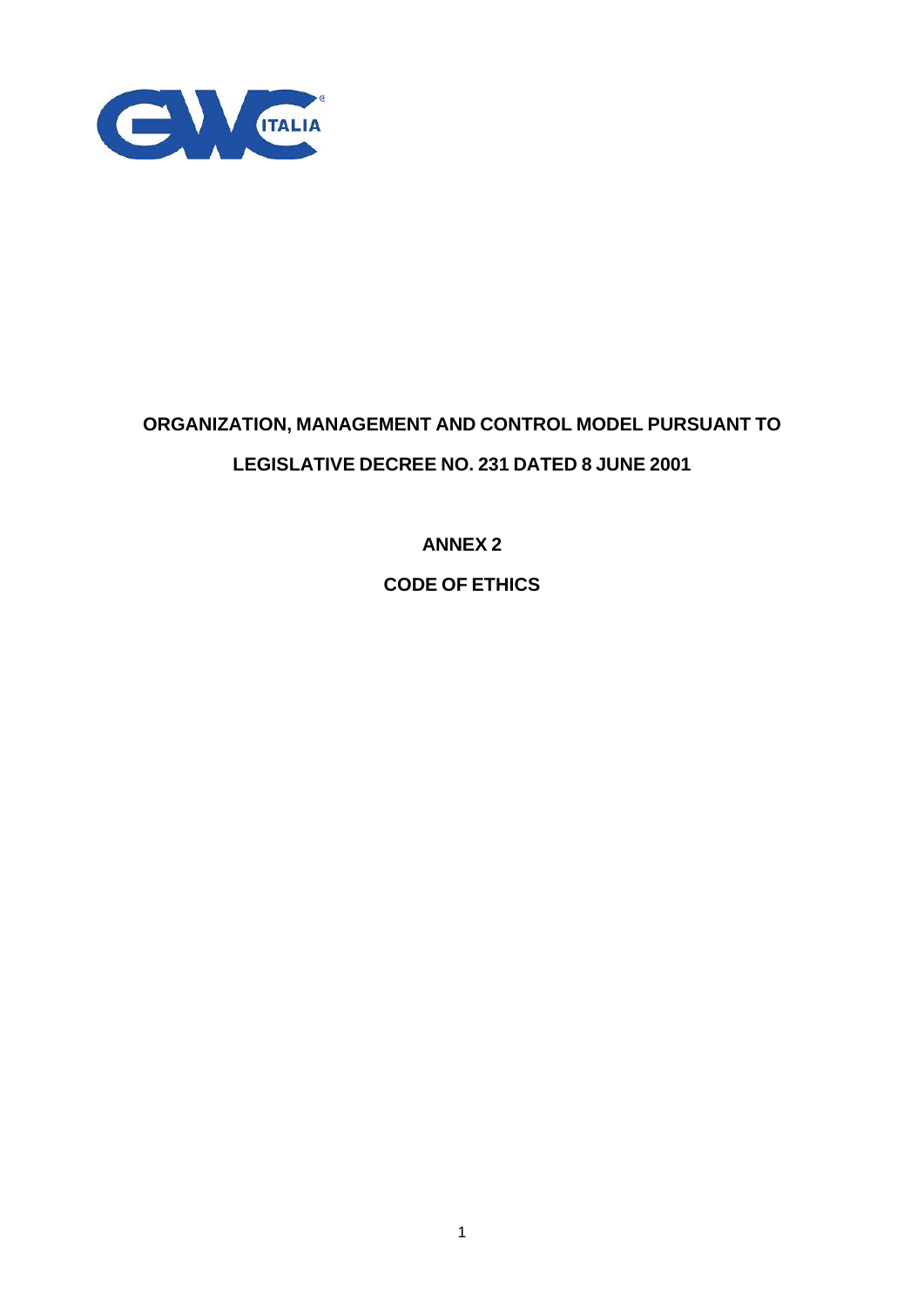

## **CODE OF ETHICS**

# **1. INTRODUCTION**

# **1.1. The Company**

This Code of Ethics (hereinafter also referred to as the "**Code**") was adopted by the Board of Directors of GWC Italia S.p.A. (hereinafter also referred to as the "**Company**" or "**GWC**") on 16 September 2020 and subsequently updated by resolution of the Board of Directors of 1 December 2021 and contains the rules of ethics and business conduct to be followed by the directors of GWC ("**Directors**"), all persons who have an employment relationship with the Company ("**Employees**") and all those who work for it, whatever relationship they have with the Company ("**Collaborators**"). Directors, Employees and Collaborators are hereinafter jointly referred to as "**Addressees**".

GWC's mission is to develop, design and manufacture a wide range of made-to-order valves, which are tailored to each customer's requirements. In doing so, the Company invests in consolidating technological solutions designed to tackle the challenges that arise from the critical conditions in which its products are applied, namely in hostile environments with a high degree of erosion and corrosion, high temperatures and high-pressure operating conditions, while making sure that such products comply with environmental and safety regulations.

The above-mentioned Addressees strive to achieve GWC's corporate and *business* goals by adopting the following key values:

- **Honesty** (i.e., being truthful and transparent);
- **Responsibility** (*i.e.*, assuming responsibility and being accountable for commitments made);
- **Safety** (*i.e.*, putting safety first in any activity carried out);
- **Profitability** (*i.e.*, acquiring and operating with the aim of retaining customers, ensuring a fair profit to continue investing in operational processes and innovation);

all in compliance with applicable laws and regulations.

#### **1.2. Relations with Interested Third Parties**

The Company considers it essential to handle relations with all parties, whether public or private, Italian or foreign, individuals, groups, companies, institutions ("**Interested Third Parties**") who have relations with the Company, for any reason, and/or who, in any case, have an interest in the activities it carries out.

The Company operates in compliance with the law, market rules and the guiding principles of fair competition.

#### **1.3. Fundamental principles**

The ethical principles that guide GWC – and upon which its own models of conduct are based – are compliance with the law, transparent and correct management, and trust and cooperation with Interested Parties so that it can compete effectively and fairly on the market, improve its customers' satisfaction, increase value for shareholders, and help its human resources develop their skills and grow professionally.

The Company maintains that believing that it is somehow acting for its own benefit does not in any way justify adopting behaviour that is inconsistent with the above-mentioned principles. All those who work within the Company or in its interest, without distinction or exception, are therefore required to observe and enforce these principles within the scope of their duties and responsibilities. This means that any parties with whom the Company has relations of any kind, must also conduct themselves, in their relations with it, in a manner inspired by the same values.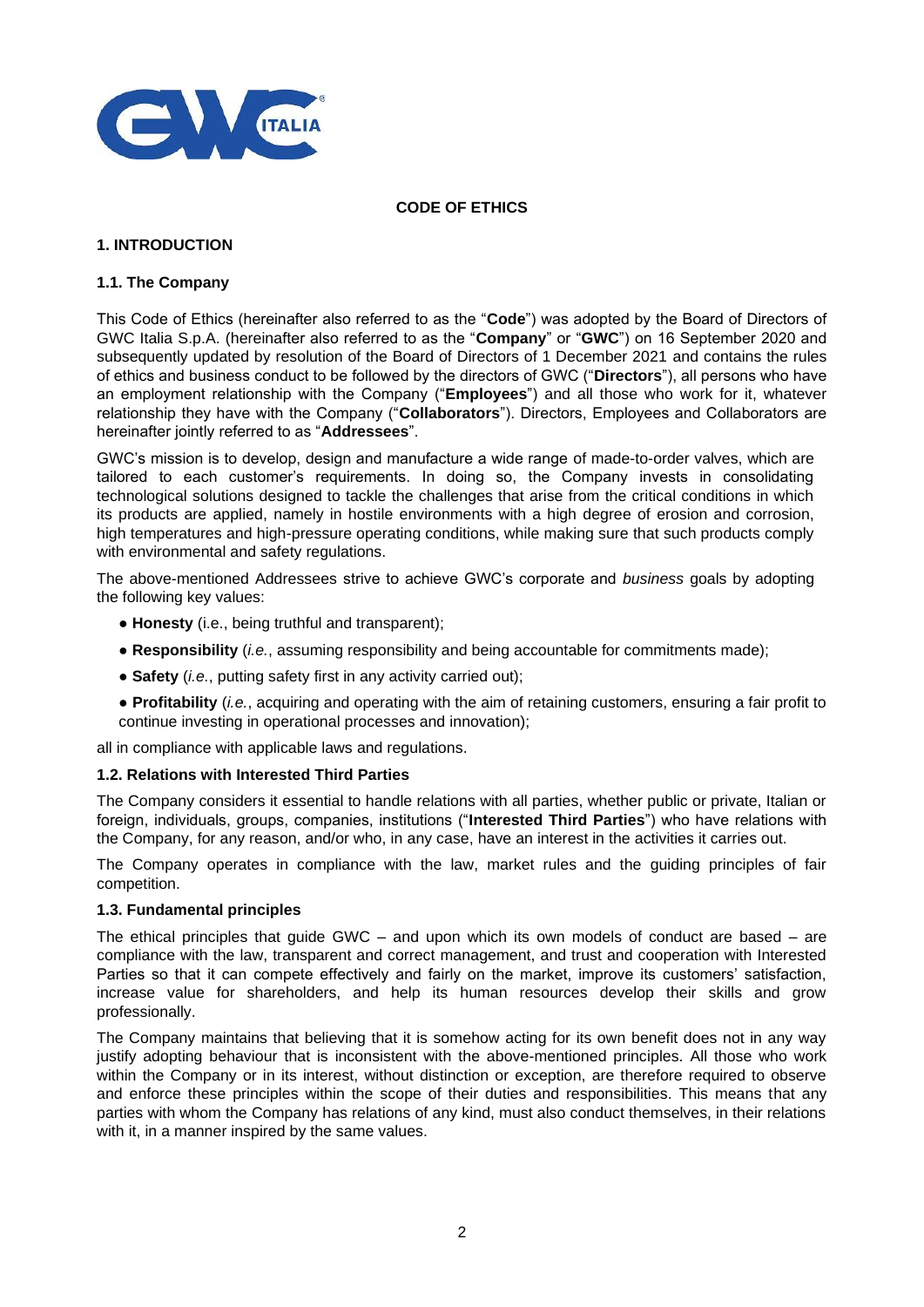

## **1.4. The Code of Ethics**

This document lists the values to which the Addressees, in their various capacities, must conform, accepting responsibilities, structures, roles and rules. If these values are violated, even if the Company cannot be held liable towards third parties, the Addressees shall assume personal responsibility within and outside the Company.

It is therefore essential for all Addressees to know and comply with the Code in order to ensure transparency and uphold its reputation. Moreover, the Code is brought to the attention of all parties with whom GWC conducts business, including companies that are part of the GWC Group, which must comply with the principles set out therein, unless they are inconsistent with the applicable laws.

Consequently, the Code of Ethics is the basis and reference – after assessing the risks of offences that may be associated with the activities carried out – for both the organisation, management and control model and the system of sanctions for breaching the rules set out therein, which are adopted by the Company in accordance with the provisions of Articles 6 and 7 of Legislative Decree no. 231/2001.

The Company's Directors and Employees are responsible for supervising the implementation of the Code of Ethics and its application, and are all required, without exception, to report any non-compliance or failure to apply it to the Company's Supervisory Board.

The Supervisory Board, the Board of Directors and the Company's *management* are responsible, within their sphere of competence, for checking that the Code is effectively implemented and applied, and each of them may put forward proposals to supplement or amend the contents of the Code.

The task of updating the Code of Ethics in order to adapt it to any new legislation lies with the Board of Directors, also based on any corrective or improvement measures that may be proposed by the Supervisory Board.

# **2. GENERAL PRINCIPLES**

#### **2.1 Compliance with the laws and regulations in force in the countries where GWC operates**

GWC operates in compliance with the laws and regulations in force in the countries where it operates, in accordance with the principles set out in the Code of Ethics and the procedures specified in the internal protocols.

The Addressees are therefore required, within the scope of their respective competences, to be aware of and comply with the laws and regulations in force.

For those working for the Company, relations with the Authorities shall be based on utmost fairness, transparency and cooperation, in full compliance with laws and regulations and in accordance with their institutional roles.

#### **2.2 Models and rules of conduct**

Anyone working for the Company is required to carry out their work in a professional, morally correct and business-like manner so as to protect the Company's image as well.

The conduct and relations of those who, for various reasons, operate in the interest of the Company, both inside and outside of it, must be inspired by transparency, fairness and mutual respect. In this context, managers must be the first to set an example for all human resources through their actions, by following the guiding principles of the Code of Ethics, company procedures and regulations in carrying out their duties, disseminating them among Employees and encouraging them to submit requests for clarification or proposals to update them, if necessary.

#### **2.3 Dissemination of and compliance with the Code of Ethics**

The Company promotes awareness of and compliance with the Code of Ethics and, where relevant, with internal procedures and related updates, among the Addressees, commercial and financial *partners*, consultants, customers and suppliers. The Company also requires that they observe it and establishes appropriate disciplinary or contractual sanctions in the event of non-compliance.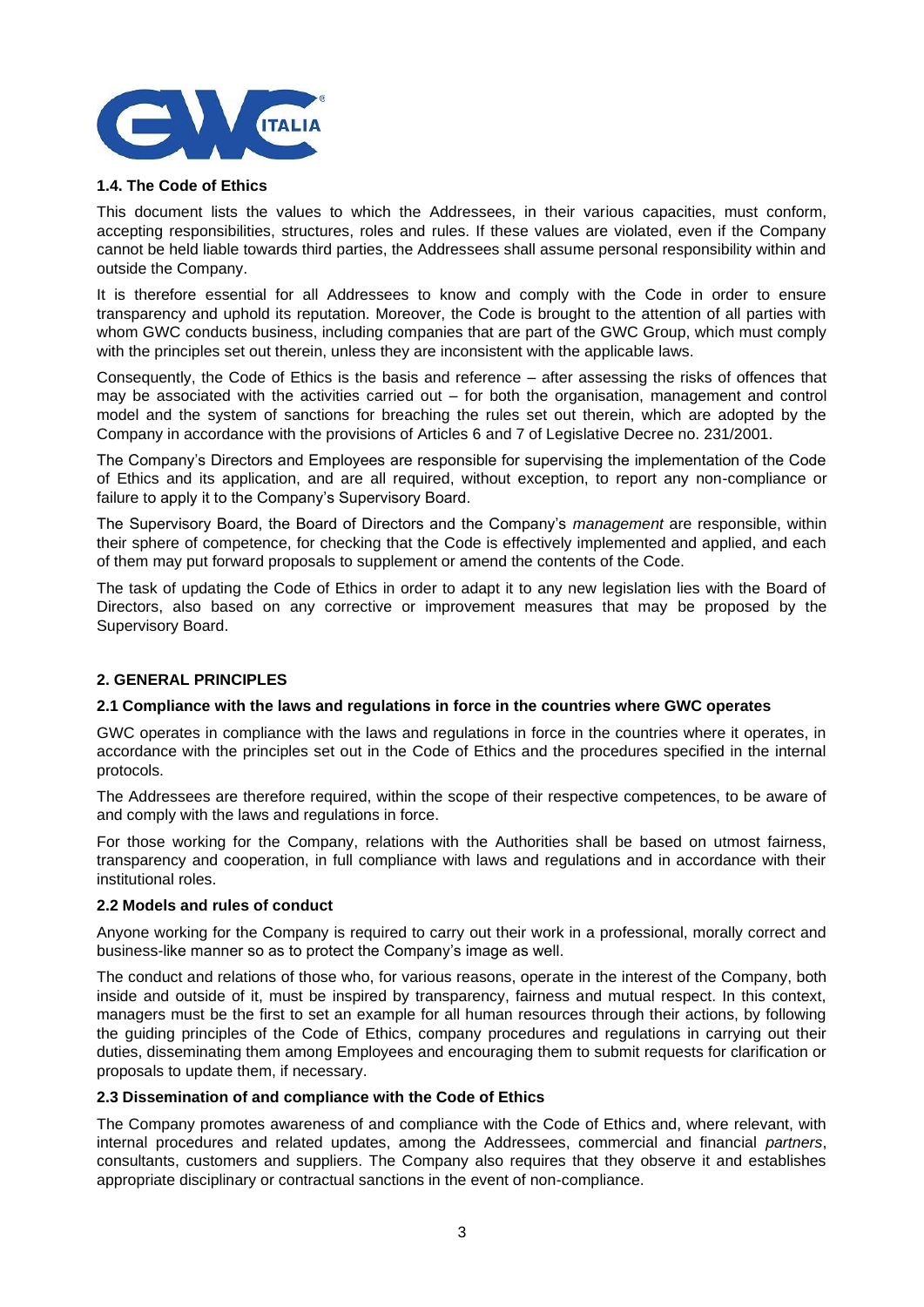

The above-mentioned parties are therefore required to be familiar with the content of the Code of Ethics – by asking for and receiving the necessary clarifications on how to interpret its content from the relevant company departments – to observe it and contribute to its implementation, reporting any shortcomings and breaches (or even only attempted breaches) of which they may become aware.

The Company promotes and encourages the cooperation of Employees in enforcing, knowing and implementing the Code of Ethics and, within their respective competencies and roles, the internal protocols.

# **3. INTERNAL POLICIES**

#### **3.1. Human resources**

The Company recognises that human resources are a key factor for the company's development.

The Company guarantees a working environment free from any form of discrimination or prevarication and has adopted the principles of the international standard SA8000 set out in a policy adopted by the Company to which the Recipients must comply.

Human resources management is based on the respect of everyone's personality and professionalism within the framework of current legislation.

It is the Company's duty to promote and develop the work attitudes and competencies of each Employee.

The Company is aware of the fact that the high level of professionalism achieved by its Employees and their dedication to the Company are key determining factors in pursuing and achieving the Company's goals.

# **3.2. Personnel selection**

When hiring personnel, the selection process is based on identifying whether the candidates' profiles and specific competencies match the company's expectations and needs, as expressed in the request made by the requesting department, while ensuring equal opportunities for all parties concerned. It is strictly forbidden to employ foreign Employees who do not have a valid residence permit.

The information requested is strictly linked to checking aspects relating to the professional and psychometric profile while respecting the applicant's privacy and opinions.

Based on the information available, the Company takes appropriate measures to avoid any favouritism, nepotism or forms of cronyism throughout the selection and hiring process.

#### **3.3. Personnel evaluation**

The Company undertakes to ensure that the annual personnel goals set for its corporate organisation, both general and individual, are such that they do not lead to unlawful conduct and are, instead, focused on a possible, specific, tangible and measurable result, which is related to the expected time for achieving them.

#### **3.4. Harassment in the workplace**

In internal and external working relationships, the Company does not tolerate harassment in the sense of:

- creating an intimidating, hostile or isolating working environment for individuals or groups of workers;
- unjustified interference with the work performance of others;
- obstructing the individual job prospects of others for mere reasons of personal competitiveness.

#### **3.5. Accounting control and transparency**

In accordance with their respective roles and duties, the Addressees undertake to ensure that all facts relating to Company management are correctly and truthfully represented in the Company's accounts. All actions and operations carried out by the Company are inspired by the following principles:

- proper managerial conduct;
- completeness and transparency of information;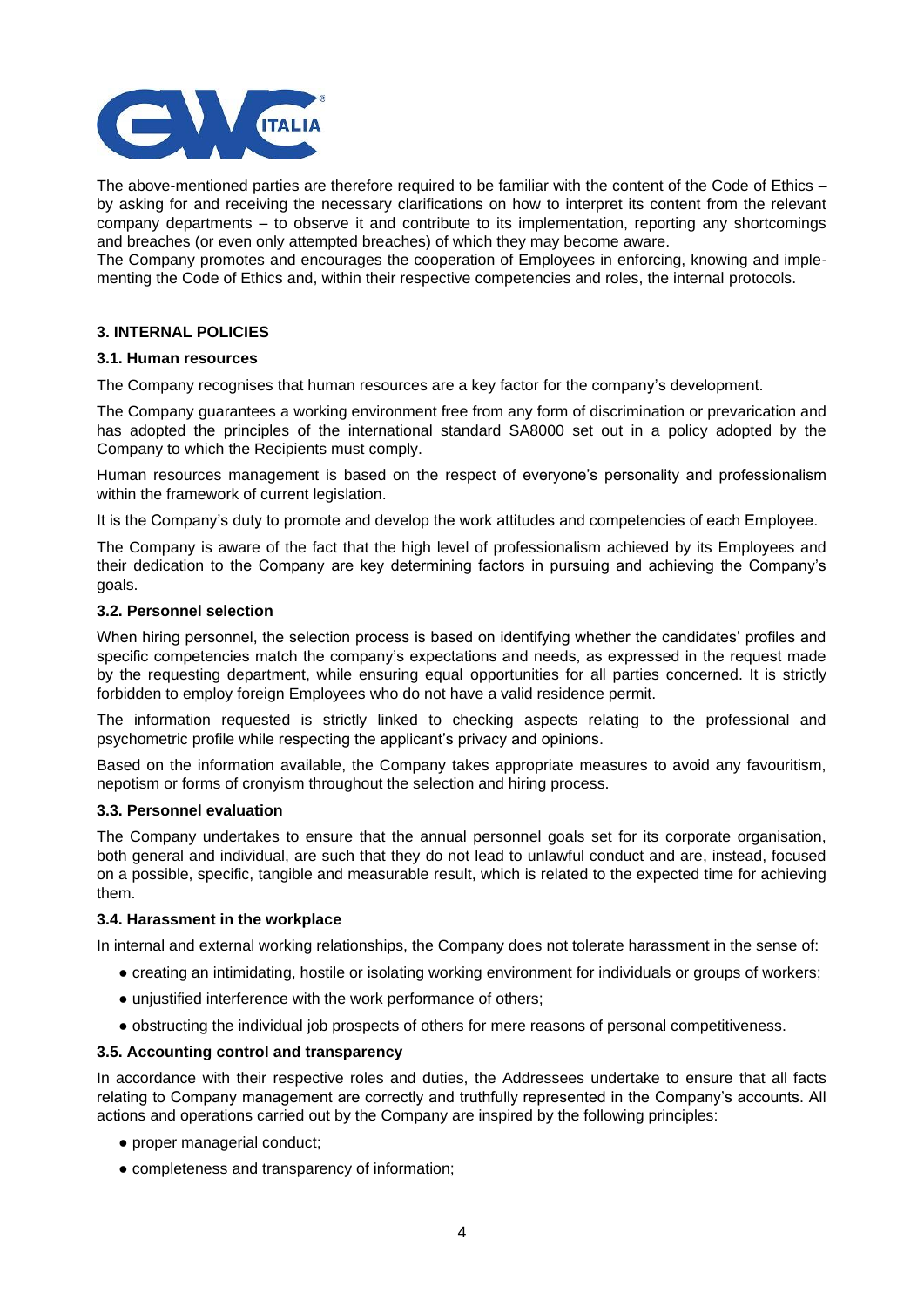

- legitimacy from a legal and material point of view;
- clarity and truthfulness of accounting records in accordance with applicable rules and internal procedures.

The Company demands that its Employees be fully and extensively committed to ensuring that management transactions and operations carried out during all its activities are correctly and promptly recorded in the accounts. Consequently, each accounting operation must be supported by appropriate documentation showing the activity carried out in order to allow for:

- simple bookkeeping entries;
- identifying the origin and/or formation of documents;
- accounting and mathematical traceability of transactions.

Each Employee involved in drawing up the Companies' financial statements has the task of ensuring that the accounting documentation respects the above-mentioned principles and is easily traceable and ordered according to logical criteria.

Especially in cases where items are translated into financial statements and notes to the financial statements requiring estimates (so-called valuations), it is essential that anyone (including third party advisors) involved in the process of preparing such items complies with the accounting standards.

The Company requires that all items, such as credits, unsold stock, interests, provisions for risks and charges, be included in the financial statements in full compliance with all applicable rules on preparing and evaluating financial statements. Specifically, Employees in charge of preparing the balancing items at the end of the year, must check or ensure that all the accounting operations leading to the production of such balancing items are checked so as to reduce the likelihood of interpretation errors.

Accounting entry records must be able to allow accounting operations to be quickly traced and any errors to be identified, as well as the degree of responsibility within each operational process.

The Addressees, within their respective roles and duties, must check that accounting records are correct and accurate and report any errors, omissions and/or forgery thereof to the competent authorities.

#### **3.6. Relations with the Company's supervisory bodies**

The Company demands that all Addressees observe a correct and transparent conduct in carrying out their duties, especially in relation to any request made by associates, the control body and other corporate bodies in exercising their respective institutional roles.

#### **3.7. Safeguarding the rights of company creditors**

The Company expressly forbids its Employees from carrying out any operation that might be detrimental to creditors.

In fact, among its ethical principles, the Company strives to protect the interest of corporate creditors so as to make sure that its credit guarantees are not diminished. It is therefore forbidden for directors to reduce share capital, undertake mergers with other companies or undertake demergers in order to cause damage to creditors.

#### **3.8. Protection of individual personality**

The Company condemns any form of conduct that might lead to committing offences against individuals.

The Company's core value is to protect individual freedom and personality. It therefore condemns any activity that may involve any form of exploitation or subjection of an individual.

#### **3.9. Anti-money laundering**

The Company and all its Employees and Collaborators shall refrain from carrying out any operation that may involve the laundering of proceeds from criminal or illegal activities.

The Company always enforces anti-money laundering regulations in any jurisdiction in which it operates.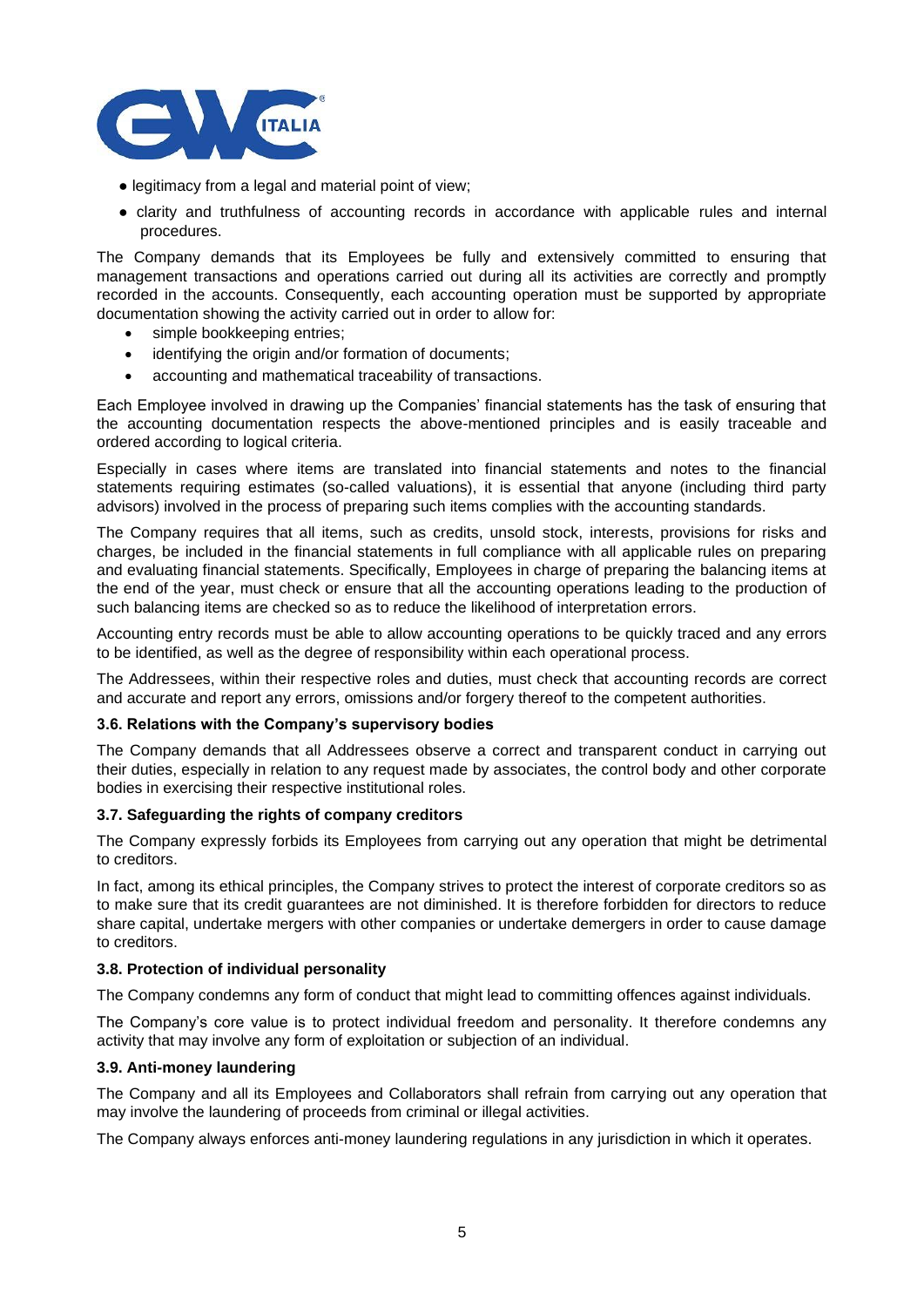

# **4. CONFLICT** OF INTEREST

The Company demands that rules governing conflicts of interest contained in laws and regulations be strictly observed.

No Employee shall be subject to interests or relationships conflicting with the Company's best interests. All Employees shall avoid investing or associating in any way that might interfere with the independent exercise of their judgment in the Company's best interests.

All Employees shall maintain the highest possible ethical standards in carrying out the Company's business activities.

The Addressees shall inform their supervisors or representatives without delay of any situations or activities in which they might have interests in conflict with those of the Company (or if any close relatives of theirs hold such interests), and in any other case where there are reasons of convenience. The Addressees shall respect the decisions made by the Company in this regard and, in any case, shall refrain from carrying out operations where a conflict of interests may arise. If a conflict is found, an agreement shall be reached, which will be in the best interests of both the Company and the Employee, in order to solve it.

Specifically, all directors are required to disclose to the other directors and to the supervisory body any interest they may have, on their own behalf or on behalf of third parties, in a given transaction of the Company on which they are called to decide. These interests must be disclosed in an accurate and timely manner, that is, specifying the nature, terms, origin and extent of the interest itself: it shall then be up to the Board of Directors to assess whether it conflicts with the Company's interests.

# **5. OPERATIONS AND TRANSACTIONS**

Every operation and/or transaction, in the broadest sense of the term, must be legitimate, authorised, consistent, adequate, documented, recorded and verifiable over a period of ten years.

The Addressees and, in general, anyone purchasing any goods and/or services, including external consultancy services, on behalf of the Company, must follow the principles of fairness, cost-effectiveness, quality and lawfulness and must act as a reasonable person.

GWC's Employees and Collaborators, whose actions may be in some way connected to the Company itself, must conduct themselves in a proper manner in all affairs of interest to the Company and, in particular, in relations with the Public Administration, regardless of market competitiveness or the importance of the deal being negotiated. They must also refrain from engaging in, legitimising, accepting or favouring conduct that does not strictly comply with the regulations in force and with the principles of fairness, diligence and loyalty set out in this Code.

# **6. EXTERNAL RELATIONS**

#### **6.1. Protection of competition**

Employees must take care to avoid any infringements of competition and antitrust laws, as well as of business practice law. Fair and ethical competition is a basic principle of our economic system, and GWC is committed to ensuring strict compliance with competition and antitrust laws. The law regulates business practices and prohibits a wide range of activities that may restrict or limit competition.

It is forbidden for Addressees to post on Internet sites, social networks, blogs, whether public or personal, any material or information relating or, in any case, connected to the Company, which may damage the Company's image or its competitiveness.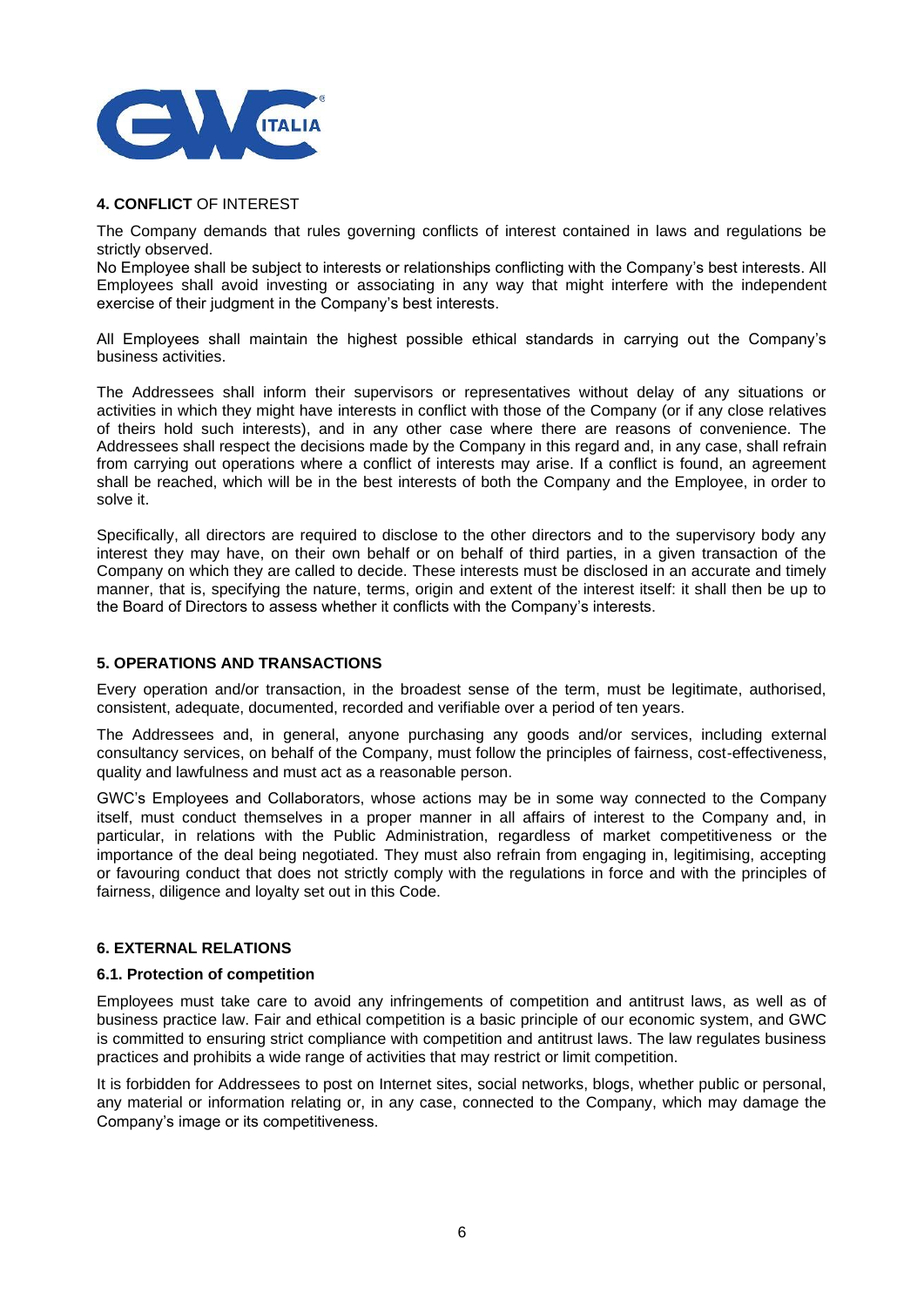

#### **6.2. Customer relations**

The company strives to achieve business success by offering its high-quality products at competitive prices and in compliance with fair competition rules. In managing relations with customers, all Addressees are required to strictly comply with internal procedures, avoiding initiatives that could damage the Company. Any deviation from internal customer management procedures must be agreed upon and authorised in advance by the relevant manager. Notwithstanding, it is understood that commissions and discounts may be granted in the ordinary course of business in accordance with the Company's policies and procedures.

The Company is aware of the fact that customer appreciation is of paramount importance for its business success. The Company therefore undertakes to:

- observe internal procedures for managing customer relations;
- efficiently and kindly provide, within the limits of the contractual provisions, high-quality products that meet or exceed the customer's reasonable expectations;
- provide accurate and comprehensive information about the products so that customers can make informed decisions;
- to be truthful in advertising or other forms of communication.

In their relations with customers, the Company prohibits the Addressees from engaging in activities such as bribery, favouritism, collusive conduct, direct and/or indirect soliciting, also by promising personal benefits.

# **6.3. Supplier relations**

Suppliers are selected and purchasing conditions are set on the basis of an objective assessment of the quality and price of the good or service, as well as of the guarantees of service and timeliness.

In supply relationships, the Company undertakes to:

- observe internal procedures for selecting and managing supplier relations;
- not prevent any supplier company meeting the necessary requirements from competing when awarding a supply contract with the Company, by adopting objective assessment criteria in the selection process, in a declared and transparent manner;
- getting suppliers to cooperate in ensuring that the needs of the Company's customers are constantly met in terms of quality, cost and delivery times to an extent at least equal to their expectations;
- maintain a sincere and open dialogue with suppliers, in line with good business practice.

In their relations with suppliers, the Company prohibits the Addressees from engaging in activities such as bribery, favouritism, collusive conduct, direct and/or indirect soliciting, also by promising personal benefits.

#### **6.4. Relations with institutions**

The relations of the Company and of the Addressees with local, national, EU and international public institutions, including judicial authorities ("**Institutions**"), as well as with public officials or persons in charge of a public service, namely bodies, representatives, agents, exponents, members, employees, consultants, persons in charge of public functions, of public institutions, of public administrations, of public bodies, including economic ones, of local, national or international public bodies or companies ("**Public Officials**") shall be maintained by each Director and each Employee, whatever their role or position, or, where appropriate, by each Collaborator, in compliance with the laws in force and on the basis of the general principles of fairness and loyalty.

As for relations with Institutions or Public Officials, unlawful promises of and/or payments shall be prohibited. All Addressees shall refrain from making payments of any amount whatsoever in order to obtain unlawful benefits in representing the Company's interests before Public Administration bodies.

Employees shall not offer, hand out or pay for any inappropriate gift, giveaway or favour to anyone who has an influential position that may affect GWC's business activities. Commissions and discounts may be granted in the ordinary course of business in accordance with GWC's policies and procedures.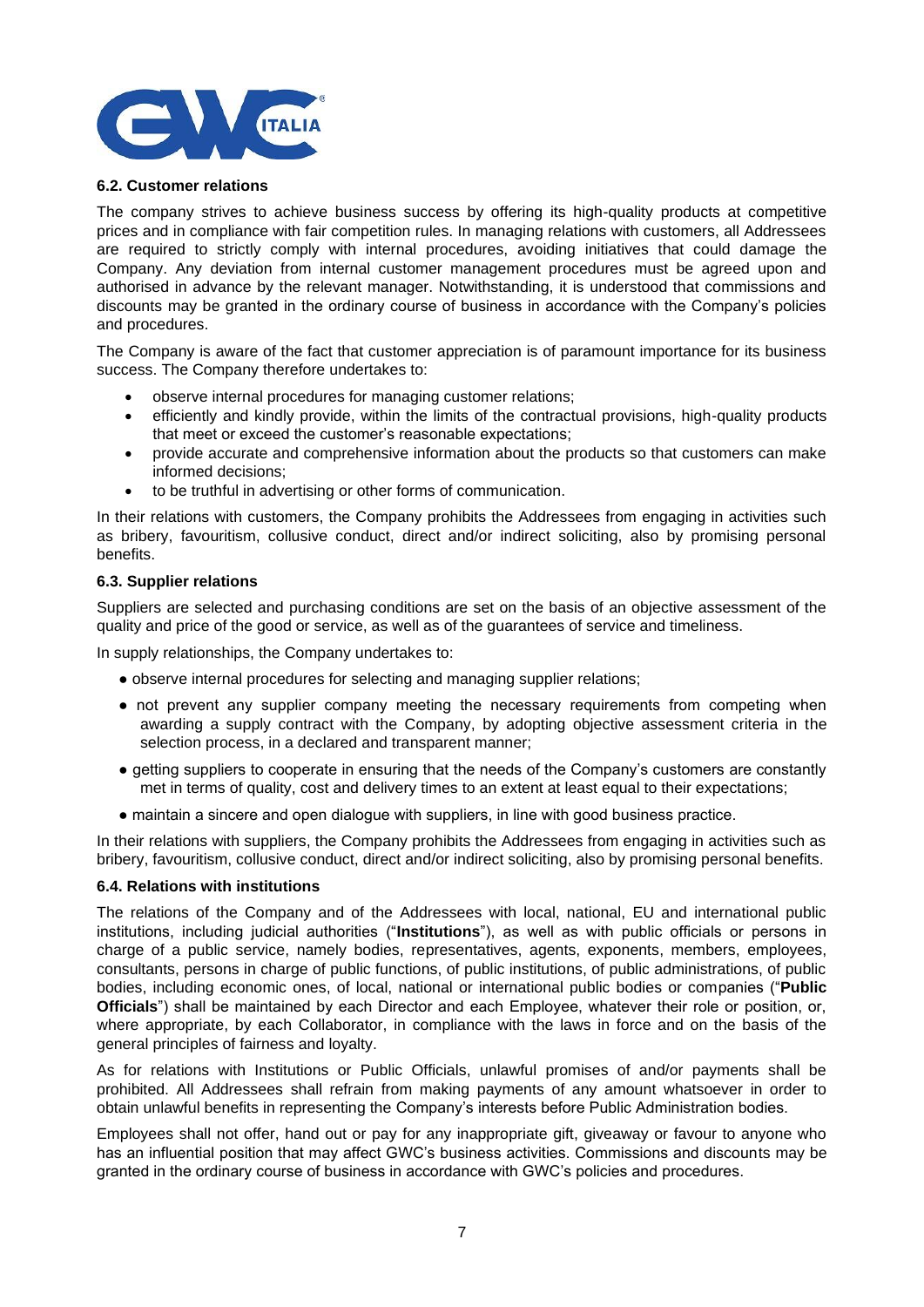

If an Employee receives a request from a public official that is outside the ordinary course of business, GWC must first determine its legal basis.

In particular, if a Public Official:

- requests an interview,
- wishes to obtain information or access to documents outside the ordinary course of business;
- submits queries outside the ordinary course of business in writing,

Employees shall report this in order to discuss it with the CEO and/or the CFO.

If, in any case, the Public Official has a search warrant, all Employees must cooperate without hesitation and immediately contact the CEO. If Employees are notified of a judicial act concerning the Company, they must immediately inform the CEO of GWC, subject to statutory prohibitions.

When transmitting information to Public Officials, Employees shall assess whether such information provided should be considered as "confidential" and whether appropriate steps should be taken to protect its confidentiality. As a result, Employees must seek guidance from the CEO and/or CFO as soon as possible.

It is GWC's policy to avoid any relationships or activities that may influence a party's free judgement or that could have a negative impact on the Company. It is forbidden for Employees to solicit or accept gifts, giveaways or favours from any party that has a business relationship with GWC. Employees and their families shall not accept any gifts considered inappropriate because of their value or nature, or which are handed out outside the ordinary course of business. Any Employee who receives such a gift must return it and notify the sender in accordance with the Company's policy. All monetary transactions shall be managed in such a way as to avoid situations of illicit or undue payments or any suspicion of irregularity. Each transaction must be recorded in GWC's account books.

Employees shall not engage in unlawful or unethical conduct for the purpose of selling or, in any case, conducting business.

All information concerning the products and services offered by the Company must be clear, accurate and truthful. It is also prohibited to attempt to obtain confidential business information or trade secrets from a competitor by unlawful means.

# **7. HEALTH, SAFETY AND THE ENVIRONMENT**

#### **7.1. Occupational health and safety**

The Company is committed to doing everything reasonably possible to ensure a safe and healthy work environment. The Company's management will take all reasonable precautions to protect all its Employees.

In this respect, all kinds of decisions at all levels, both operational and top management, are taken and implemented according to the following fundamental principles and criteria:

- avoiding risks:
- assessing risks that cannot be avoided;
- eliminating risks at the source;

• adapting work to people, especially with regard to workplace design, the choice of work equipment and working and production methods, in particular to reduce monotonous and repetitive work and minimise the effects that this kind of work has on health;

- taking into account the state of the art of techniques:
- replacing what is hazardous with what is not hazardous or less hazardous;

● planning prevention, focusing on a coherent approach that integrates technology, work organisation, working conditions, social relationships and factors influencing the working environment;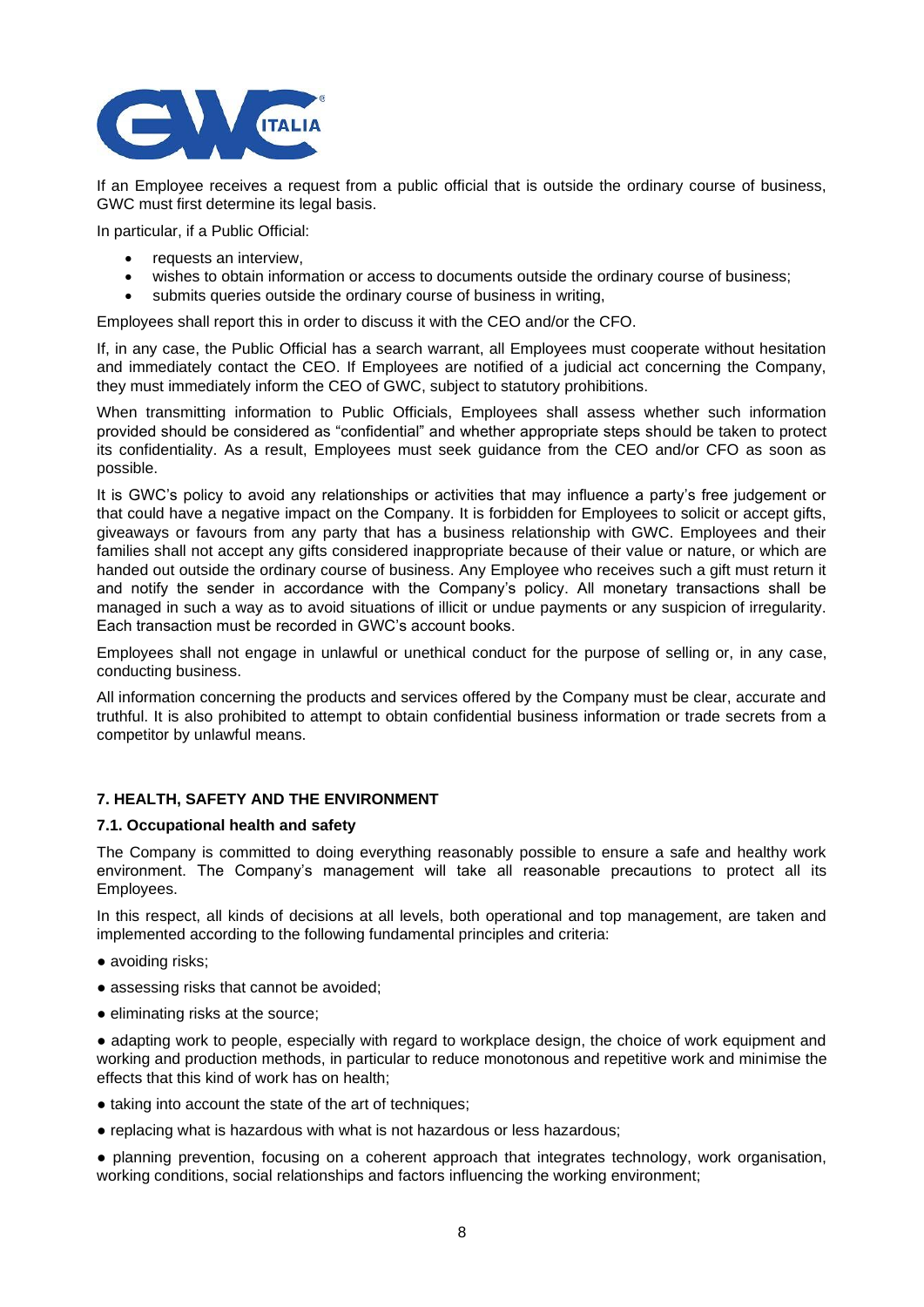

- prioritising collective protection measures over individual protection measures;
- giving appropriate instructions to workers.

The Company applies these principles in order to take the necessary measures to protect its workers' health and safety, including activities aimed at preventing occupational risks, providing information and training, and setting up the necessary organisation and means.

## **7.2. Environmental protection**

GWC conducts its business and pursues its goals while respecting the environment and the relevant environmental legislation, with the latter playing a prominent role in all decisions relating to the company's activities.

The Company is committed to respecting the environment by considering it a qualifying and rewarding elements for all kinds of projects. For this purpose, the Company always keeps abreast of developments in national and European environmental legislation.

The Company takes all appropriate precautions to protect the ecosystem, focusing especially on current regulations on waste disposal and water, soil, subsoil and atmosphere protection.

# **8. CORPORATE REPORTING**

Within the limits set by the regulations in force, the Company shall promptly and fully provide its associates, customers, suppliers, public authorities, institutions, bodies, entities and other Interested Third Parties carrying out their respective duties with the information, clarifications, data and documentation requested.

Comprehensive and clear corporate communication is a guarantee, among other things, of fair relations: with associates, who must be able to easily access data in accordance with current legislation; with Interested Third Parties that get in contact with the Company, which must be able to have a clear picture of the company's economic, financial and asset situation; with auditing and internal control bodies, which must effectively carry out audits in order to protect the interests of associates.

Employees may not use confidential information relating to the Company's business for their own benefit or for the benefit of others. Parties with access to such confidential information are prohibited from disclosing it to unauthorised persons. Employees must also respect the confidential nature of any similar information concerning the organisation with which the Company conducts business as a supplier, customer or competitor.

# **9. CONFIDENTIALITY**

Anyone working in any capacity on behalf of the Company is required to maintain the utmost confidentiality – and therefore not to unduly disclose or request information – on documents, know-how, research projects, company operations and, in general, on all information acquired in the course of their work.

The Company respects the privacy of its Employees and considers data regarding individual background, family, income and health information, which are collected in corporate documentation, to be confidential.

All information acquired while carrying out work activities, or in any case on the occasion of such activities, the disclosure and use of which may cause a threat or damage to the Company and/or an undue gain for the Employee, shall constitute confidential information.

Employees may not use confidential information relating to the Company's business activities for their own benefit or for the benefit of third parties. Employees shall not discuss confidential information under any circumstances or with any party that is not duly authorised.

Any breach of confidentiality committed by Employees or collaborators seriously affects the relationship of trust with the Company and may result in the application of disciplinary or contractual sanctions.